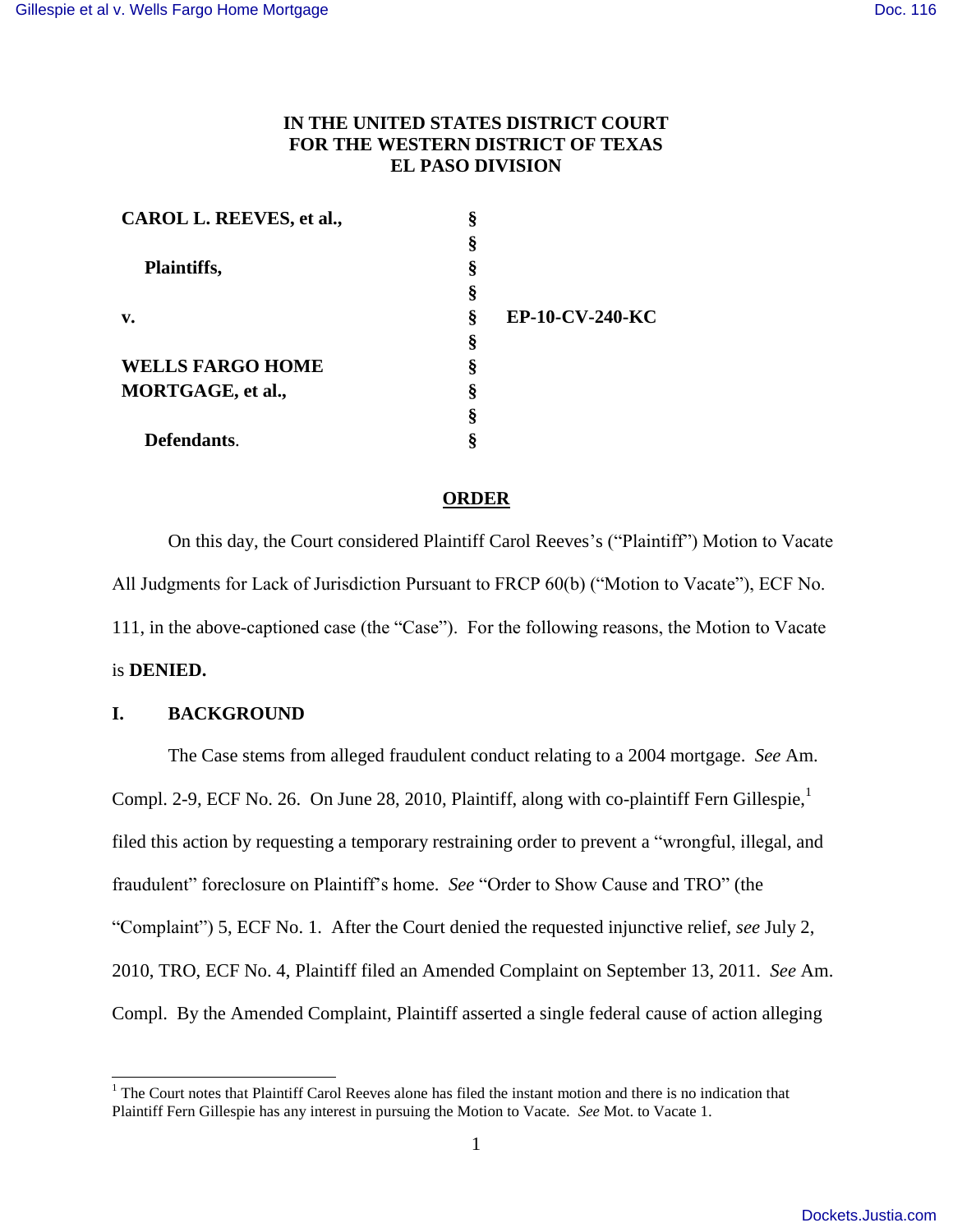civil RICO violations under 18 U.S.C. § 1692, as well as a number of tort claims under Texas state law. *Id.* at 9-16. The Court subsequently ordered Plaintiff to file a RICO case statement by December 14, 2011. *See* Nov. 17, 2011, Order 5, ECF No. 50. The Court warned Plaintiff that failure to file the RICO statement would result in dismissal of Plaintiff's RICO claim. *Id.* After Plaintiff failed to timely file the RICO statement as ordered, the Court dismissed Plaintiff's RICO claim on January 5, 2012. *See* Jan. 5, 2012, Order, ECF No. 57. By doing so, the Court dismissed Plaintiff's only federal claim, thus leaving only Plaintiff's claims sounding in Texas state law.

On January 18, 2012, Defendants Wells Fargo Home Mortgage, Wells Fargo Bank, N.A., and Mortgage Electronic Registration System filed their Motion for Summary Judgment. *See*  Mot. for Summ. J., ECF No. 61. A week later, Defendant Barrett Daffin Frappier Turner & Engel, LLP filed its Motion to Dismiss Pursuant to Federal Rule of Civil Procedure 12(c) ("Motion to Dismiss"), ECF No. 63. The Court granted both the Motion for Summary Judgment and the Motion to Dismiss on May 11, 2012, thereby deciding Plaintiff's remaining state law claims. *See* May 11, 2012, Order 7-20, ECF No. 79.

Plaintiff filed the instant Motion to Vacate on January 12, 2015, "asking that all judgments issued by this [C]ourt be vacated pursuant to [Federal Rule of Civil Procedure] 60(b)(4) because [the Court] lacked jurisdiction after the [f]ederal question providing jurisdiction under 28 U.S.C. § 1331 was dismissed." Mot. to Vacate 1. Defendants filed their Response in Opposition to Plaintiff's Motion to Vacate All Judgments for Lack of Jurisdiction Pursuant to FRCP 60(b) ("Response"), ECF No. 112, on January 20, 2015.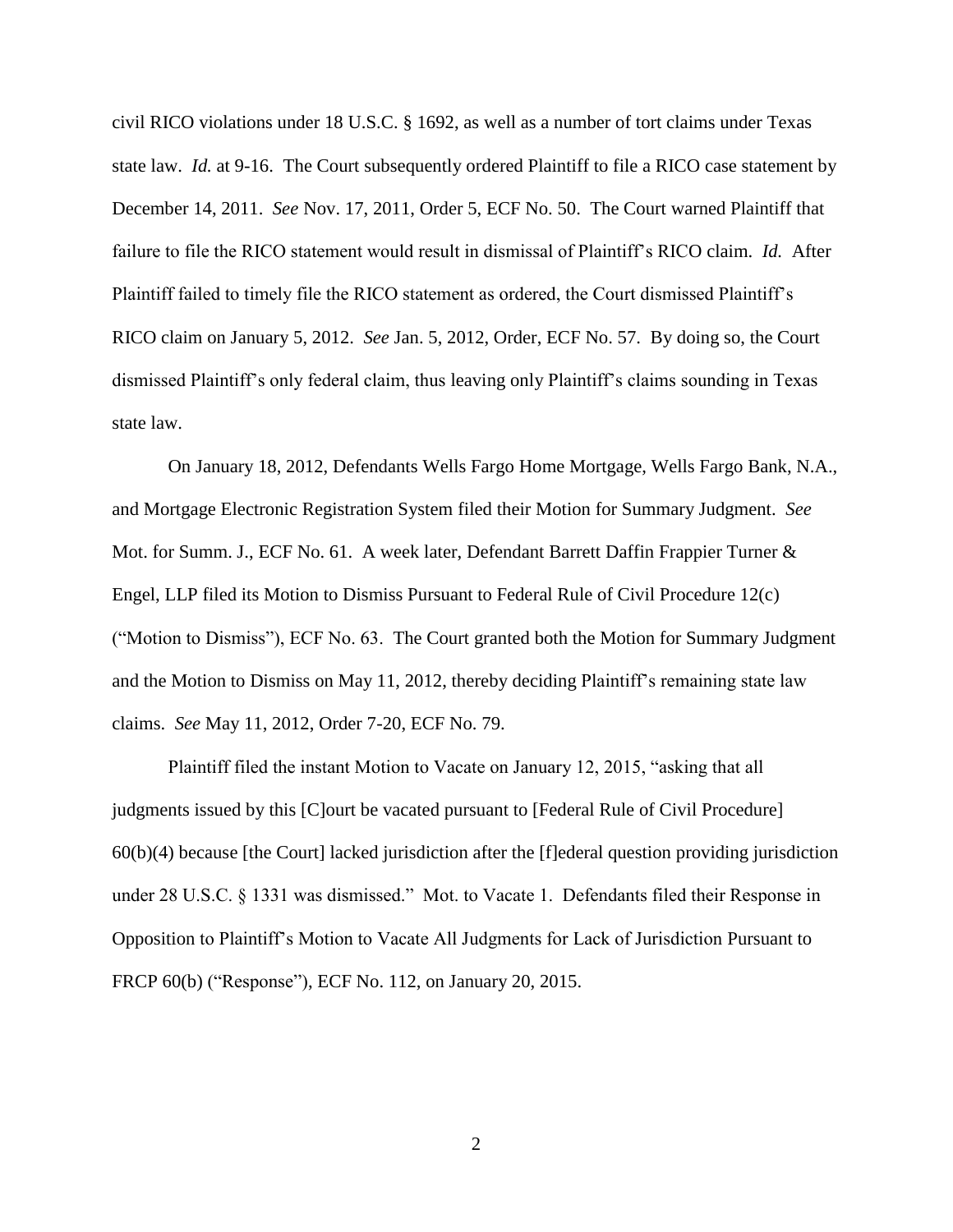### **II. DISCUSSION**

#### **A. Standard**

Federal Rule of Civil Procedure 60(b)(4) provides that "[o]n motion and just terms, the court may relieve a party or its legal representative from a final judgment, order, or proceeding [if] ... the judgment is void." Fed. R. Civ. P. 60(b)(4). "'A judgment is void only if the court that rendered it lacked jurisdiction of the subject matter, or of the parties, or it acted in a manner inconsistent with due process of law.'" *Franklin v. Laughlin*, 442 F. App'x 177, 178 (5th Cir. 2011) (quoting *Carter v. Fenner*, 136 F.3d 1000, 1006 (5th Cir. 1998)).

#### **B. Analysis**

Plaintiff asserts that the Court lost jurisdiction over Plaintiff's state law claims when, on January 5, 2012, the Court dismissed Plaintiff's federal civil RICO claim, upon which the Court's jurisdiction was initially based. Mot. to Vacate 3. Therefore, according to Plaintiff, the Court's subsequent decisions relating to the remaining state law claims are void because the Court lacked jurisdiction to reach them. *Id.* Defendants respond that the dismissal of Plaintiff's federal claim did not deprive the Court of jurisdiction because the Court retained valid pendent jurisdiction over Plaintiff's state law claims. Resp. 5.

"[A] district court has discretionary power to adjudicate pendent [state] claims after it has dismissed the federal claims that originally invoked its jurisdiction." *Cinel v. Connick*, 15 F.3d 1338, 1344 (5th Cir. 1994) (citing *United Mine Workers of Am. v. Gibbs*, 383 U.S. 715, 725-26 (1966)); *see also* 28 U.S.C. § 1367. "The federal claim must have substance sufficient to confer subject matter jurisdiction on the court" and "[t]he state and federal claims must derive from a common nucleus of operative fact." *United Mine Workers*, 383 U.S. at 725. This power "need not be exercised in every case in which it is found to exist." *Id.* at 726. "The district court may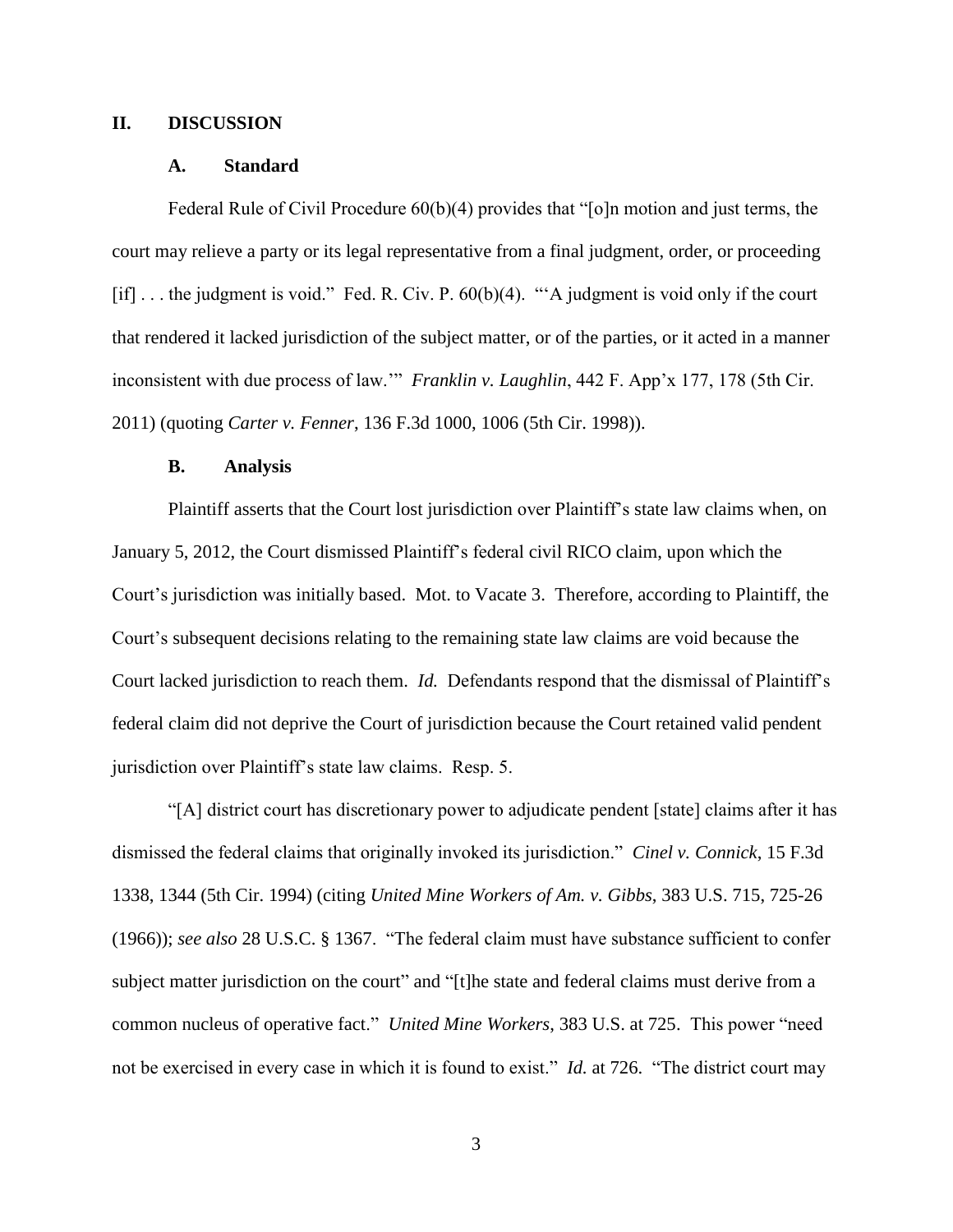decline to exercise [pendent] jurisdiction over a claim . . . if (1) the claim raises a novel or complex issue of State law, (2) the claim substantially predominates over the claim or claims over which the district court has original jurisdiction, (3) the district court has dismissed all claims over which it has original jurisdiction, or (4) in exceptional circumstances, there are other compelling reasons for declining jurisdiction." 28 U.S.C. § 1367(c). Courts additionally consider the common law factors of "'judicial economy, convenience, fairness, and comity'" in deciding whether to exercise pendent jurisdiction. *See Hicks v. Austin Indep. Sch. Dist.*, 564 F. App'x 747, 748 (5th Cir. 2014) (quoting *Brookshire Bros. Holding, Inc. v. Dayco Prods., Inc.*, 554 F.3d 595, 601-02 (5th Cir. 2009)); *Donahue v. Tokyo Electron Am., Inc.*, 42 F. Supp. 3d 829, 840 (W.D. Tex. 2014).

Plaintiff's own Motion to Vacate acknowledges that the "[C]ourt initially had jurisdiction" under 28 U.S.C. § 1331 "because there were questions concerning the laws of the United States." Mot. to Vacate 2. Accordingly, there is no dispute that Plaintiff's initial federal claim had "substance sufficient to confer subject matter jurisdiction on the [C]ourt." *United Mine Workers*, 383 U.S. at 725. After the Court dismissed Plaintiff's federal civil RICO claim, only Plaintiff's causes of action sounding in state law remained. *See* Am. Compl. These state tort claims arose, however, from the same "common nucleus of operative fact" as the federal civil RICO claim, namely, Defendants' allegedly fraudulent and tortious conduct relating to the handling of Plaintiff's mortgage. *See United Mine Workers*, 383 U.S. at 725; Am. Compl. 9-15 ("repeat[ing] and re-alleg[ing]" the same set of facts for each federal and state cause of action). Consequently, the Court had the discretion to retain pendent jurisdiction over Plaintiff's remaining state claims. *See Connick*, 15 F.3d at 1344.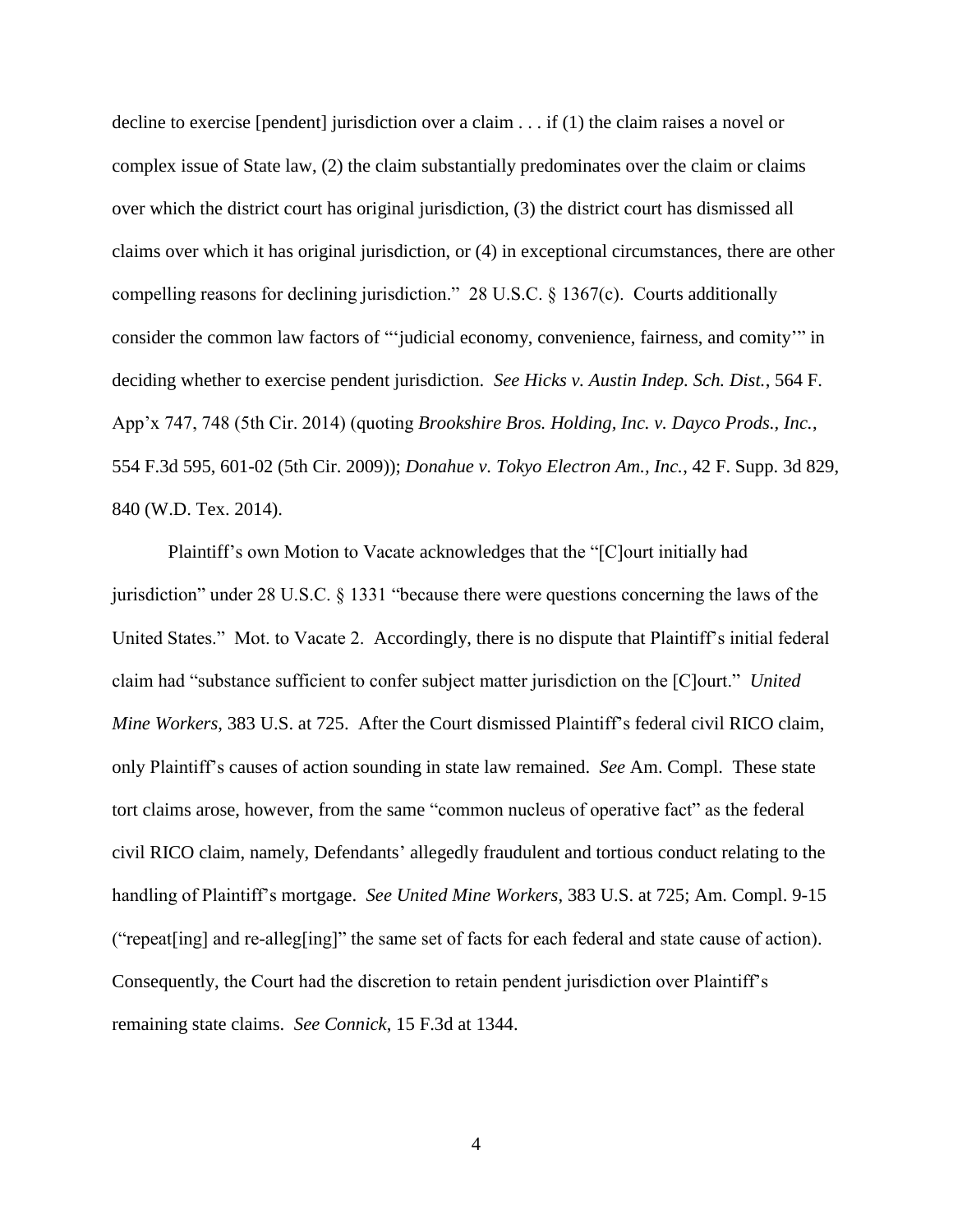Furthermore, none of the common law or statutory factors considered by courts weighed in favor of declining jurisdiction. *See* 28 U.S.C. § 1367(c); *Hicks*, 564 F. App'x at 748. First, the judicial economy of both the federal and state courts was served by retaining jurisdiction. The Motion for Summary Judgment and the Motion to Dismiss were filed shortly after the Court dismissed Plaintiff's federal claim. *See* Mot. for Summ. J. (filed thirteen days after dismissal of Plaintiff's civil RICO claim); Mot. to Dismiss (filed nineteen days after dismissal of Plaintiff's civil RICO claim). Plaintiff then sought, and received, an extension of time by which to respond to Defendants' motions. *See* Mot. for Time Extension to Respond to Defs.' Reqs. for Dismissal, ECF No. 64; Feb. 17, 2012, Order (granting Plaintiff until March 9, 2012, to respond). Accordingly, it was not until nearly two months after Defendants filed their motions that Plaintiff responded. *See* Pl.'s Resp. to Def.'s Mot. for Summ. J. ("Response to Motion for Summary Judgment"), ECF No. 72; Pl.'s Resp. to Def. Barret Daffin Frappier Turner & Engel, LLP's Mot. to Dismiss Pursuant to Fed. R. of Civ. P. 12(c) ("Response to Motion to Dismiss"), ECF No. 73. Despite the extension on her time to respond, Plaintiff at no point challenged the Court's jurisdiction over the state law claims. To the contrary, Plaintiff affirmatively asserted, albeit incorrectly, that there were remaining federal causes of action in the Case. *Compare* Resp. to Mot. for Summ. J. 5 ("Plaintiff['s] Amended Complaint includes requests that this Court enter judgment based on violations of the Truth in Lending Act ('TILA') [and] the Federal Real Estate Settlement Procedures Act ('RESPA')."), *and* Resp. to Mot. to Dismiss 5 (same), *with* Am. Compl. 9-15 (asserting only a single federal cause of action), *and* Jan. 5, 2012, Order (dismissing Plaintiff's federal cause of action).

Accordingly, on May 11, 2012, the Court decided the merits of Plaintiff's state law claims. *See* May 11, 2012, Order. At that time the Case had been pending before the Court for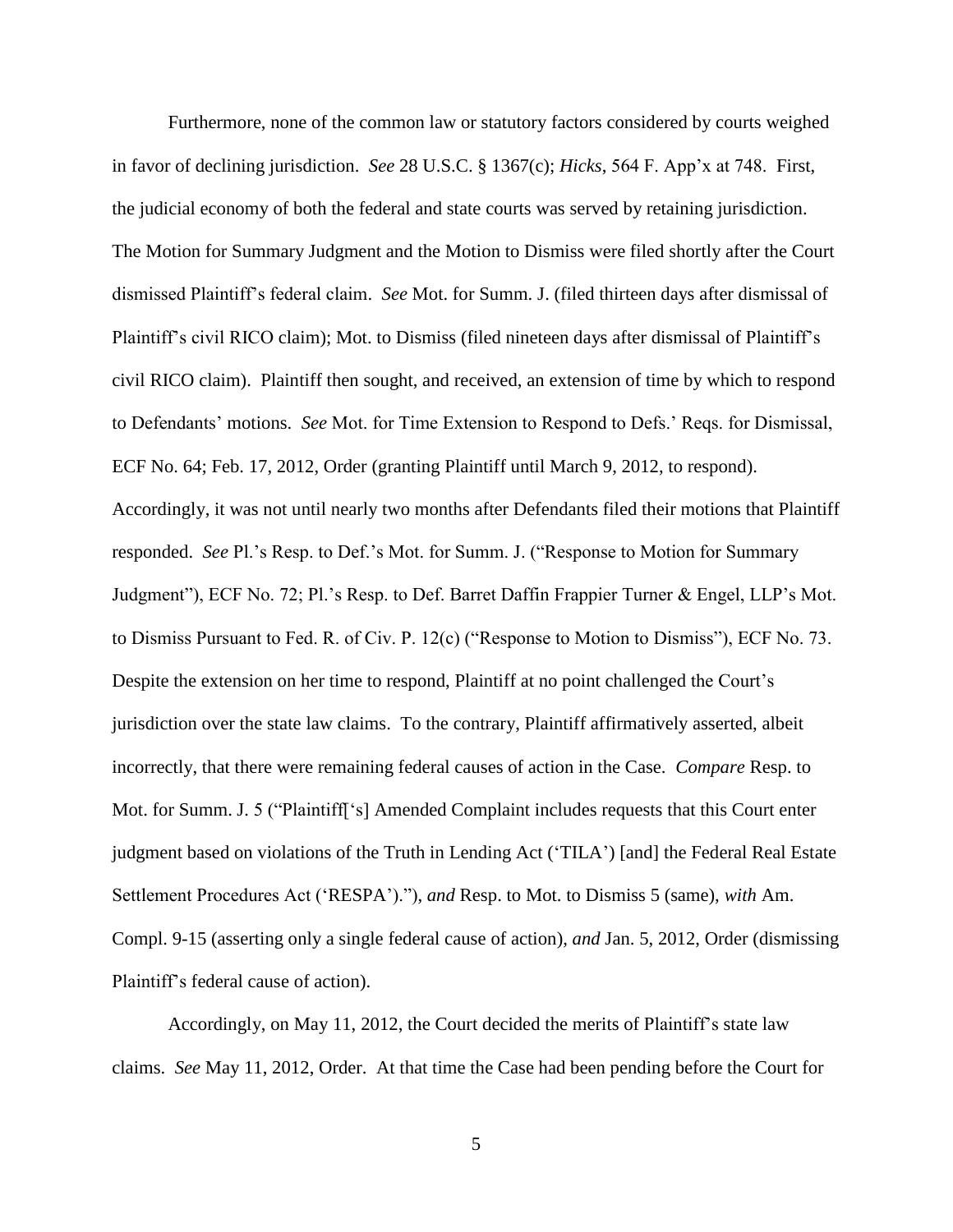almost two years, the parties' discovery deadline had passed, and the Case was only three months before trial. *See Compl.*; *Scheduling Order*, ECF No. 47 (setting March 30, 2012, discovery deadline and August 31, 2012, trial date). Refusing to retain jurisdiction over the state law claims at that time would not have served the judicial economies of either the federal or state courts. *Compare Doddy v. Oxy USA, Inc.*, 101 F.3d 448, 456 (5th Cir. 1996) (finding district court did not abuse discretion by retaining pendent jurisdiction where the case had been pending for two years, was one month away from trial, and the parties had already conducted extensive discovery), *with Parker & Parsley Petroleum Co. v. Dresser Indus.*, 972 F.2d 580, 587 (5th Cir. 1992) (finding judicial economy would have been better served by refusing pendent jurisdiction where case had been pending for only nine months, discovery had not been completed, and the parties were not ready for trial).

The Court further notes that deciding Plaintiff's state law claims was neither novel nor complex. *See* 28 U.S.C. § 1367(c)(1). Plaintiff's claims for fraud and intentional infliction of emotional distress failed because Plaintiff presented no evidence at all in support of her claims. *See* May 11, 2012, Order 13-14. Plaintiff's request for declaratory judgment likewise failed because Plaintiff "ha[d] no evidence or legal authority" in support of her assertion that Defendant Wells Fargo could not enforce the mortgage note. *Id.* at 11. Similarly, Plaintiff's claim for wrongful foreclosure "failed as a matter of law" because "it [was] undisputed that no foreclosure ha[d] taken place." *Id.* at 12. Accordingly, "while the matters remaining in [the] lawsuit [were] solely questions of state law, they present[ed] no novel or especially unusual questions which [could not] be readily and routinely resolved by the [C]ourt." *See Newport Ltd. v. Sears, Roebuck & Co.*, 941 F.2d 302, 308 (5th Cir. 1991). Therefore, considerations of comity to the